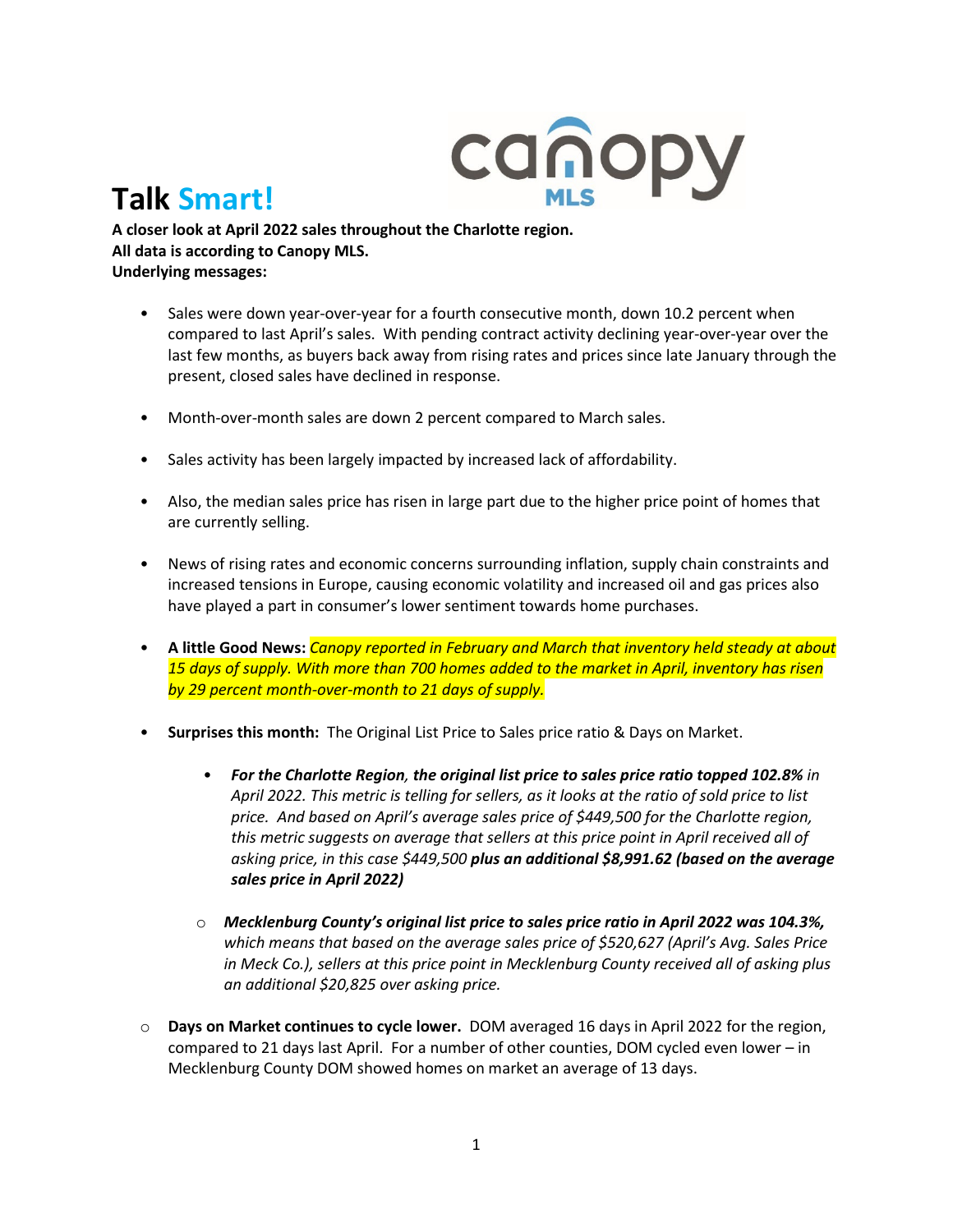$\circ$  This means that buyers in the spring market have little time to negotiate and sellers should work with their Realtor® to plan for how quickly the home could sell.

## **The last two years of phenomenal sales activity was as a result of several things:**

- o The low mortgage rate environment that carried over from 2019,
- $\circ$  The pandemic and lockdowns over the first half of 2020, that caused pent-up buyer and seller activity to be pushed into 2021
- $\circ$  Consumers making significant lifestyle changes, i.e., remote work creating the ability to work anywhere, increased demand for larger homes and second homes.
- Buyers are increasingly frustrated by rising rates, rising prices, tight inventory and economic concerns. Even the National Association of Realtors® acknowledged that growing economic concerns would stall buyer activity.
- New listing activity was also down for a fourth consecutive month, however month-over-month we have seen a bit of an uptick each month since December. April's new listings compared to March increased nearly 9 percent. Again, adding more than 700 homes to the market's inventory last month.
- Sellers like buyers were also distracted by growing economic concerns and rising tensions in the EU amidst Russian aggression. This month-over-month growth in new listings will do little to help the inventory situation in the short term, as homes are essentially being purchased as quickly as they're listed.
- However, long term, with buyer activity slowing because of rising rates and prices, should sellers continue to list, inventory will slowly increase and prices should also start to settle a bit.
- Buyers looking now are much more measured about their financial limits, though many are also pressed to act due to the rising rates. Rising rents are also a factor, as rent continues to outpace monthly mortgage payments.
- Buyers interested in the market, should start preparing now to determine their lending options and financial position, and they need to be flexible in terms of location and amenities, while also being mindful of how quickly the market is moving.
- A fast-paced market means buyers have less time for negotiation, as multiple offers in highly sought-after areas, will cause homes to close quickly. They should connect with a Realtor® to navigate the complexities of the market.
- Sellers also have to be mindful that homes have to be priced for the very local market down to the neighborhood level to ensure that the home sales quickly and for the best market value.

## **Other Indicators**

• Buyers, particularly work from home buyers, are seeking larger homes with dedicated offices and outdoor living spaces in suburban and rural settings, which means buyer interest